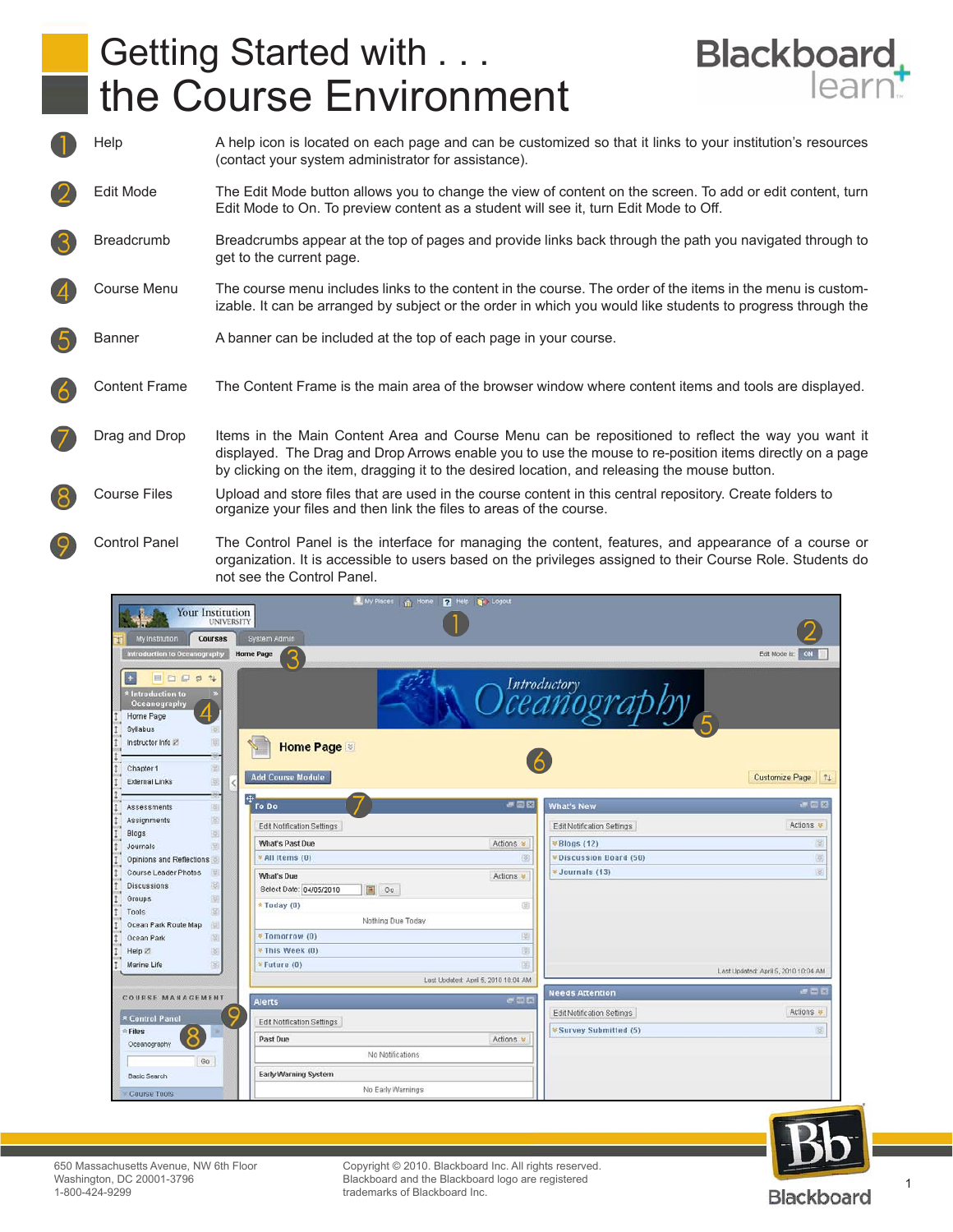## Getting Started with . . . the Course Environment



| Task                                  | <b>What You Need to Know</b>                                                                                                                                                                                                                                                                                             | <b>Steps to Accomplish</b>                                     |                                                                                                                                |
|---------------------------------------|--------------------------------------------------------------------------------------------------------------------------------------------------------------------------------------------------------------------------------------------------------------------------------------------------------------------------|----------------------------------------------------------------|--------------------------------------------------------------------------------------------------------------------------------|
| Change Edit Mode<br>Views             | When the Edit Mode is set to ON, you can add,<br>remove, and edit content and tools in the Course.<br>Switching the Edit Mode to OFF displays the Course<br>as students see it.<br>The Edit Mode toggle appears only to those users who<br>have permission to use it.                                                    | Click the Edit Mode button to ON or OFF to<br>change the view. |                                                                                                                                |
| View a Contextual<br>Menu             | The Contextual Menu is opened by clicking an Action<br>Link (chevron shaped icon). It is a drop-down list<br>providing access to additional actions associated with<br>the item.                                                                                                                                         | 1.<br>2.                                                       | Click the Action Link, to view the options<br>available for the particular item.<br>Select your item of choice.                |
| Drag and Drop<br>Reordering           | Drag and drop allows you to re-order elements on the<br>Course Menu and in Content Areas using a mouse or<br>other pointing device.                                                                                                                                                                                      |                                                                | Drag and Drop Course Menu Items:                                                                                               |
|                                       |                                                                                                                                                                                                                                                                                                                          | 1.                                                             | Click and hold the arrow icon to the left of the<br>menu item.                                                                 |
|                                       |                                                                                                                                                                                                                                                                                                                          | 2.                                                             | Drag and drop the selected item to your<br>preferred position.                                                                 |
|                                       |                                                                                                                                                                                                                                                                                                                          |                                                                | Drag and Drop Content Area Elements:                                                                                           |
|                                       |                                                                                                                                                                                                                                                                                                                          | 1.                                                             | Click and hold the title bar of the item.                                                                                      |
|                                       |                                                                                                                                                                                                                                                                                                                          | 2.                                                             | Drag and drop the selected element to your<br>preferred position.<br>Dashed boxes will appear where you can<br>place the item. |
| Accessible Reordering                 | Keyboard Accessible Reordering lets you reorder the<br>items in the Menu Area using the keyboard.                                                                                                                                                                                                                        | 1.                                                             | Turn Edit Mode ON.                                                                                                             |
|                                       |                                                                                                                                                                                                                                                                                                                          | 2.                                                             | Click the Keyboard Accessible Reordering<br><b>Tool</b> on the Action Bar.                                                     |
|                                       |                                                                                                                                                                                                                                                                                                                          | 3.                                                             | Select the item in the list.                                                                                                   |
|                                       |                                                                                                                                                                                                                                                                                                                          | 4.                                                             | Use the up and down arrows below the title<br>box or on your keyboard to adjust the order.                                     |
|                                       |                                                                                                                                                                                                                                                                                                                          | 5.                                                             | Click Submit.                                                                                                                  |
| Add Course Menu<br>Items              | Add links on the Course Menu to items in the course.<br>Items include: Content Areas that provide direct<br>access to content items such as Learning Modules,<br>Tests, and Lesson Plans; tools such as Email and My<br>Grades; internal or external links; and elements that<br>helps organize the menu like a divider. | 1.                                                             | Click the $Add$ icon $(+)$ above the Course<br>Menu.                                                                           |
|                                       |                                                                                                                                                                                                                                                                                                                          | 2.                                                             | Select the item from the list.                                                                                                 |
|                                       |                                                                                                                                                                                                                                                                                                                          | 3.                                                             | Type the Name of the content item in the<br>Name field.                                                                        |
|                                       |                                                                                                                                                                                                                                                                                                                          | 4.                                                             | Click Submit.                                                                                                                  |
| Rename Course<br><b>Content Items</b> | The Action Link beside a Content Area allows you to<br>rename it.                                                                                                                                                                                                                                                        | 1.                                                             | Click the Action Link icon beside the Content<br>Area.                                                                         |
|                                       |                                                                                                                                                                                                                                                                                                                          | 2.                                                             | Select Rename link.                                                                                                            |
|                                       |                                                                                                                                                                                                                                                                                                                          | 3.                                                             | Type the new name in the box.                                                                                                  |
|                                       |                                                                                                                                                                                                                                                                                                                          | 4.                                                             | Click the Check icon to save the new name<br>of the Content Area.                                                              |



Copyright © 2010. Blackboard Inc. All rights reserved. Blackboard and the Blackboard logo are registered trademarks of Blackboard Inc.